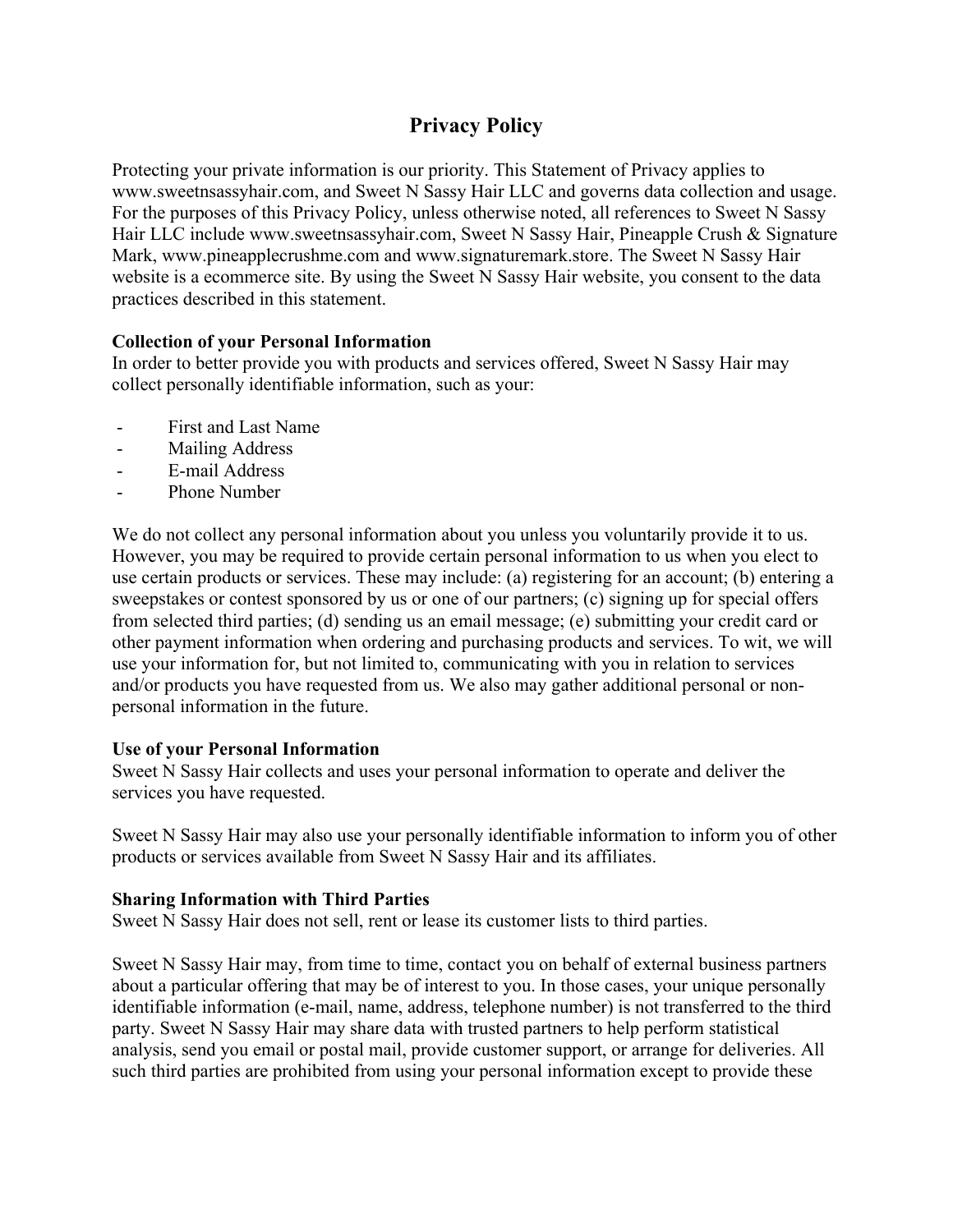services to Sweet N Sassy Hair, and they are required to maintain the confidentiality of your information.

Sweet N Sassy Hair may disclose your personal information, without notice, if required to do so by law or in the good faith belief that such action is necessary to: (a) conform to the edicts of the law or comply with legal process served on Sweet N Sassy Hair or the site; (b) protect and defend the rights or property of Sweet N Sassy Hair; and/or (c) act under exigent circumstances to protect the personal safety of users of Sweet N Sassy Hair, or the public.

### **Tracking User Behavior**

Sweet N Sassy Hair may keep track of the websites and pages our users visit within Sweet N Sassy Hair, in order to determine what Sweet N Sassy Hair services are the most popular. This data is used to deliver customized content and advertising within Sweet N Sassy Hair to customers whose behavior indicates that they are interested in a particular subject area.

### **Automatically Collected Information**

Information about your computer hardware and software may be automatically collected by Sweet N Sassy Hair. This information can include: your IP address, browser type, domain names, access times and referring website addresses. This information is used for the operation of the service, to maintain quality of the service, and to provide general statistics regarding use of the Sweet N Sassy Hair website.

### **Security of your Personal Information**

Sweet N Sassy Hair secures your personal information from unauthorized access, use, or disclosure. Sweet N Sassy Hair uses the following methods for this purpose:

- SSL Protocol

When personal information (such as a credit card number) is transmitted to other websites, it is protected through the use of encryption, such as the Secure Sockets Layer (SSL) protocol.

We strive to take appropriate security measures to protect against unauthorized access to or alteration of your personal information. Unfortunately, no data transmission over the Internet or any wireless network can be guaranteed to be 100% secure. As a result, while we strive to protect your personal information, you acknowledge that: (a) there are security and privacy limitations inherent to the Internet which are beyond our control; and (b) security, integrity, and privacy of any and all information and data exchanged between you and us through this Site cannot be guaranteed.

# **Right to Deletion**

Subject to certain exceptions set out below, on receipt of a verifiable request from you, we will:

- Delete your personal information from our records; and
- Direct any service providers to delete your personal information from their records.

Please note that we may not be able to comply with requests to delete your personal information if it is necessary to: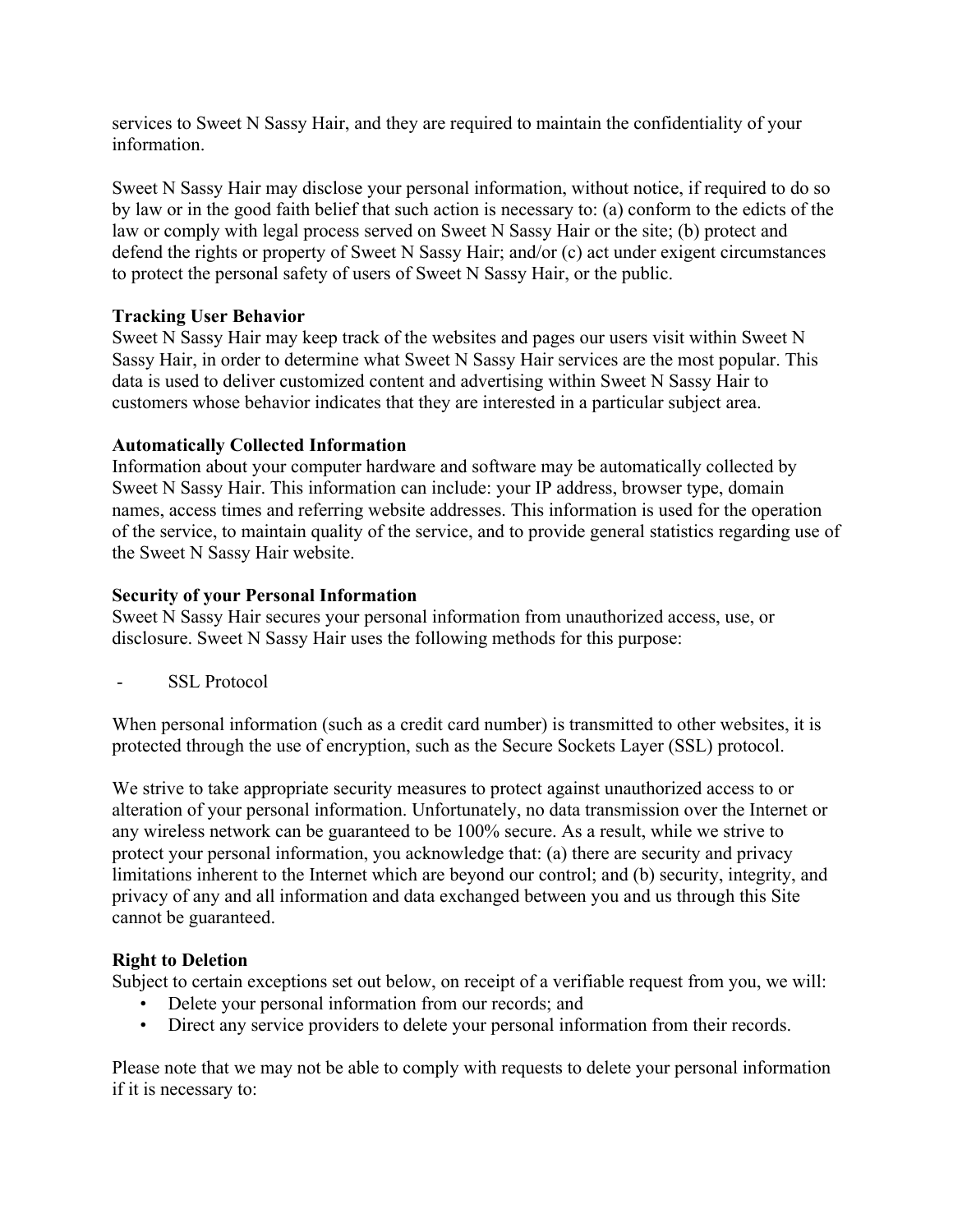- Complete the transaction for which the personal information was collected, fulfill the terms of a written warranty or product recall conducted in accordance with federal law, provide a good or service requested by you, or reasonably anticipated within the context of our ongoing business relationship with you, or otherwise perform a contract between you and us;
- Detect security incidents, protect against malicious, deceptive, fraudulent, or illegal activity; or prosecute those responsible for that activity;
- Debug to identify and repair errors that impair existing intended functionality;
- Exercise free speech, ensure the right of another consumer to exercise his or her right of free speech, or exercise another right provided for by law;
- Comply with the California Electronic Communications Privacy Act;
- Engage in public or peer-reviewed scientific, historical, or statistical research in the public interest that adheres to all other applicable ethics and privacy laws, when our deletion of the information is likely to render impossible or seriously impair the achievement of such research, provided we have obtained your informed consent;
- Enable solely internal uses that are reasonably aligned with your expectations based on your relationship with us;
- Comply with an existing legal obligation; or
- Otherwise use your personal information, internally, in a lawful manner that is compatible with the context in which you provided the information.

# **Children Under Thirteen**

Sweet N Sassy Hair does not knowingly collect personally identifiable information from children under the age of thirteen. If you are under the age of thirteen, you must ask your parent or guardian for permission to use this website.

# **E-mail Communications**

From time to time, Sweet N Sassy Hair may contact you via email for the purpose of providing announcements, promotional offers, alerts, confirmations, surveys, and/or other general communication. In order to improve our Services, we may receive a notification when you open an email from Sweet N Sassy Hair or click on a link therein.

If you would like to stop receiving marketing or promotional communications via email from Sweet N Sassy Hair, you may opt out of such communications by replying STOP or clicking on the UNSUBSCRIBE button.

# **External Data Storage Sites**

We may store your data on servers provided by third party hosting vendors with whom we have contracted.

# **Changes to this Statement**

Sweet N Sassy Hair reserves the right to change this Privacy Policy from time to time. We will notify you about significant changes in the way we treat personal information by sending a notice to the primary email address specified in your account, by placing a prominent notice on our website, and/or by updating any privacy information. Your continued use of the website